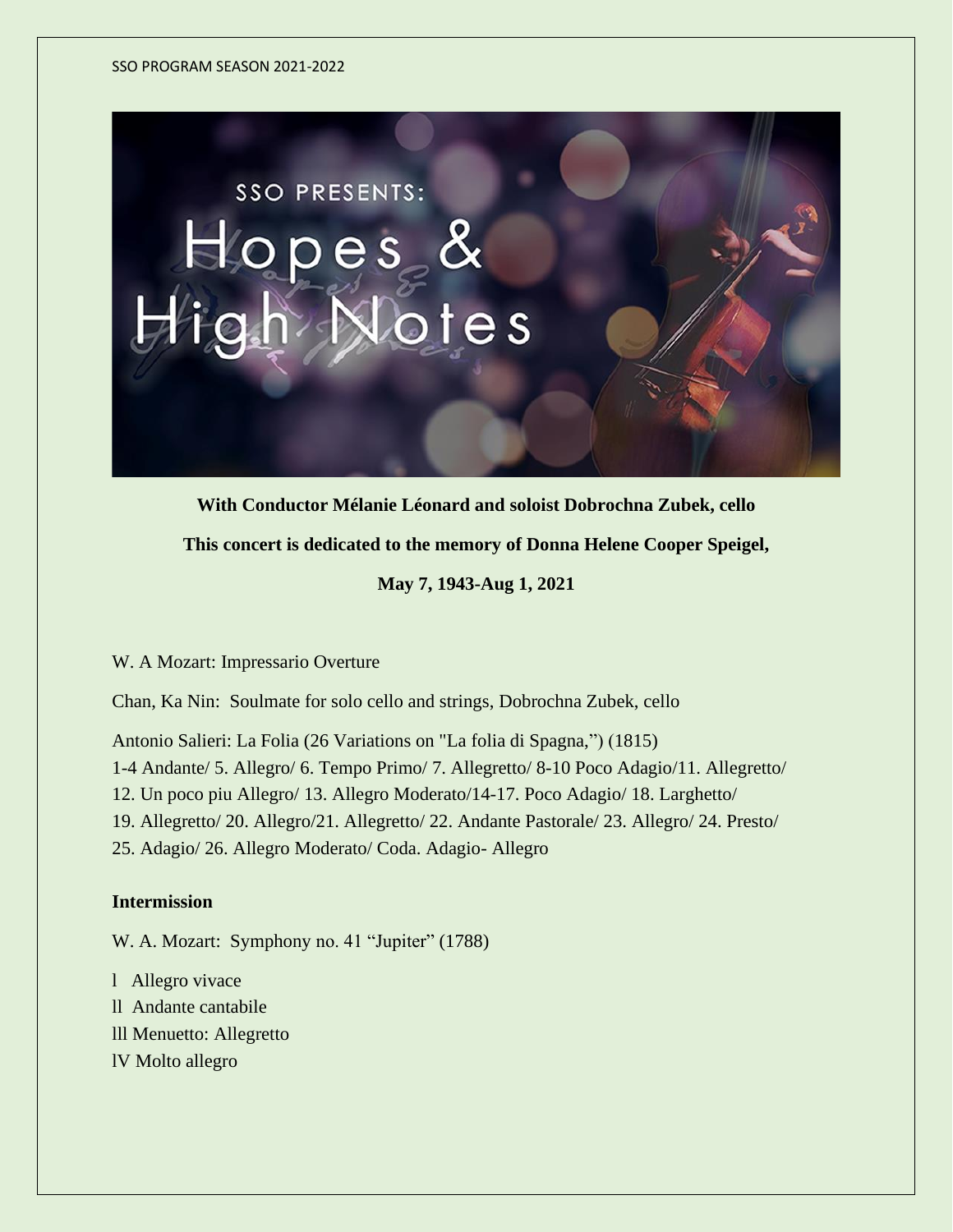**The Sudbury Symphony Orchestra works in compliance with Musicians Association local 180 (Gatineau)**

**Many Thanks to our Sponsors for Season 2021-2022**

# Sudbury



# **ONTARIO ARTS COUNCIL CONSEIL DES ARTS DE L'ONTARIO**

an Ontario government agency un organisme du gouvernement de l'Ontario



An agency of the Government of Ontario Un organisme du gouvernement de l'Ontario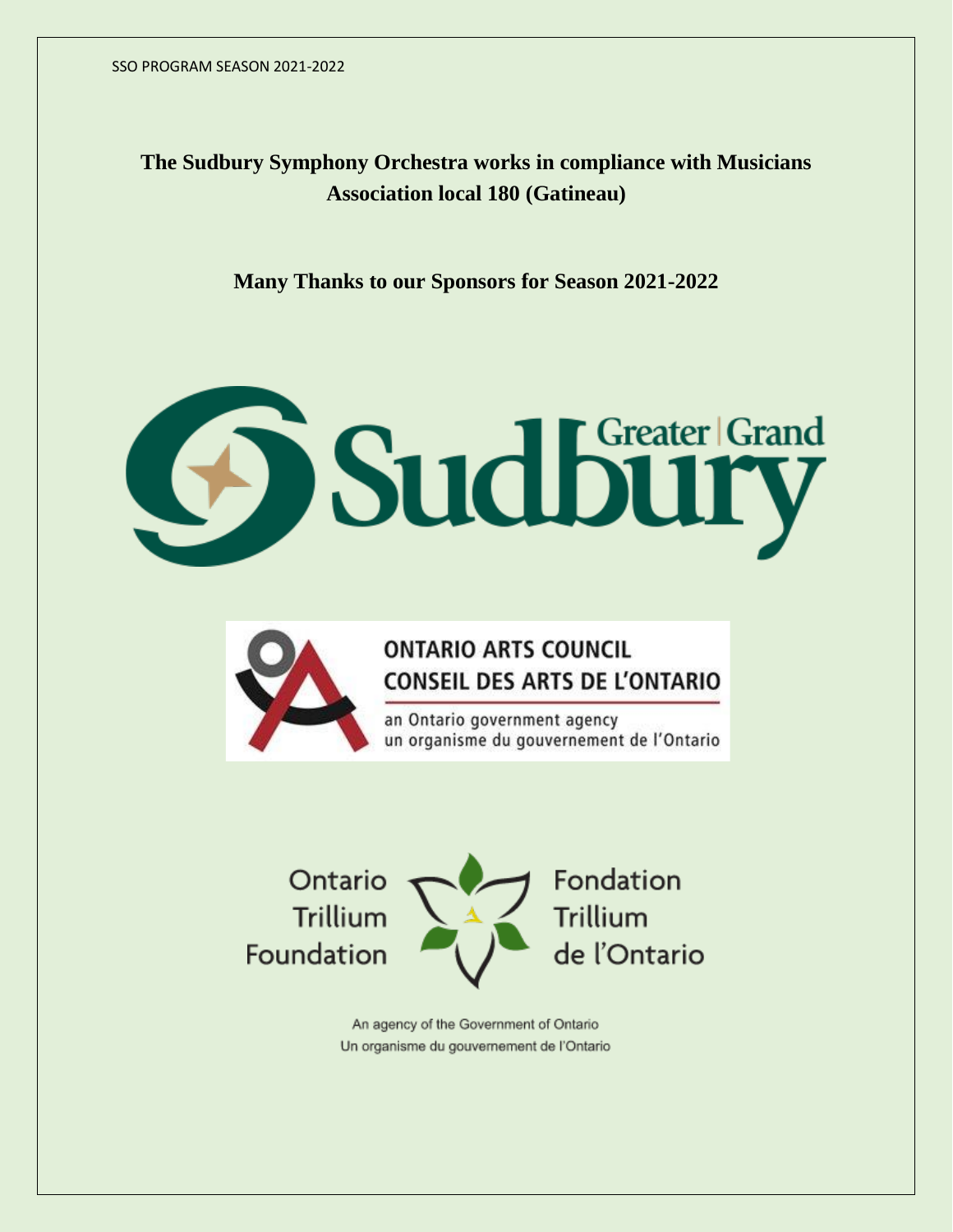

### **Chan Ka Nin**

English Biography from Canadian Music Center

Twice winner of Juno Awards for Best Classical Composition, Chan Ka Nin's works have been performed by ensembles and artists such as the Toronto Symphony Orchestra, National Arts Orchestra, Calgary Philharmonic Orchestra, Esprit Orchestra, Hamilton Philharmonic Orchestra, Manitoba Chamber Orchestra, Orchestra London Canada, Symphony Nova Scotia, Amici, Mirò Quartet, Purcell Quartet, Rivka Golani and Lawrence Cherney.

His numerous international awards include Jean Chalmers Award, Béla Bartók International Composers' Competition, Barlow International Competitions, International Horn Society Composition Contest, PROCAN Young Composers' Competition and Amherst Saxophone Quartet Composition Competition.

Chan was born in Hong Kong and moved with his family to Vancouver in 1965. At the University of British Columbia he studied composition with Jean Coulthard while pursuing a Bachelor's degree in Electrical Engineering. After graduation he decided to continue studying composition with Bernhard Heiden at Indiana University where he eventually obtained his Master's and Doctoral degrees in music. Since 1982, he has been teaching theory and composition at the University of Toronto. In 2001, his opera Iron Road won the Dora Mavor Moore Award for Outstanding New Musical. In 2002, his chamber work Par-çi, par-là, which was recorded by Ensemble Contemporain du Montréal, has won the Juno Award for Best classical composition.

Photo Credit: Loren Forsythe

### French Biography

Deux fois lauréat de prix Juno décernés à la meilleure composition classique, Chan Ka Nin est l'auteur d'œuvres qui ont été exécutées par des artistes et des ensembles tels que le Toronto Symphony Orchestra, l'Orchestre du Centre national des Arts, le Calgary Philharmonic Orchestra, l'Esprit Orchestra, le Hamilton Philharmonic Orchestra, le Manitoba Chamber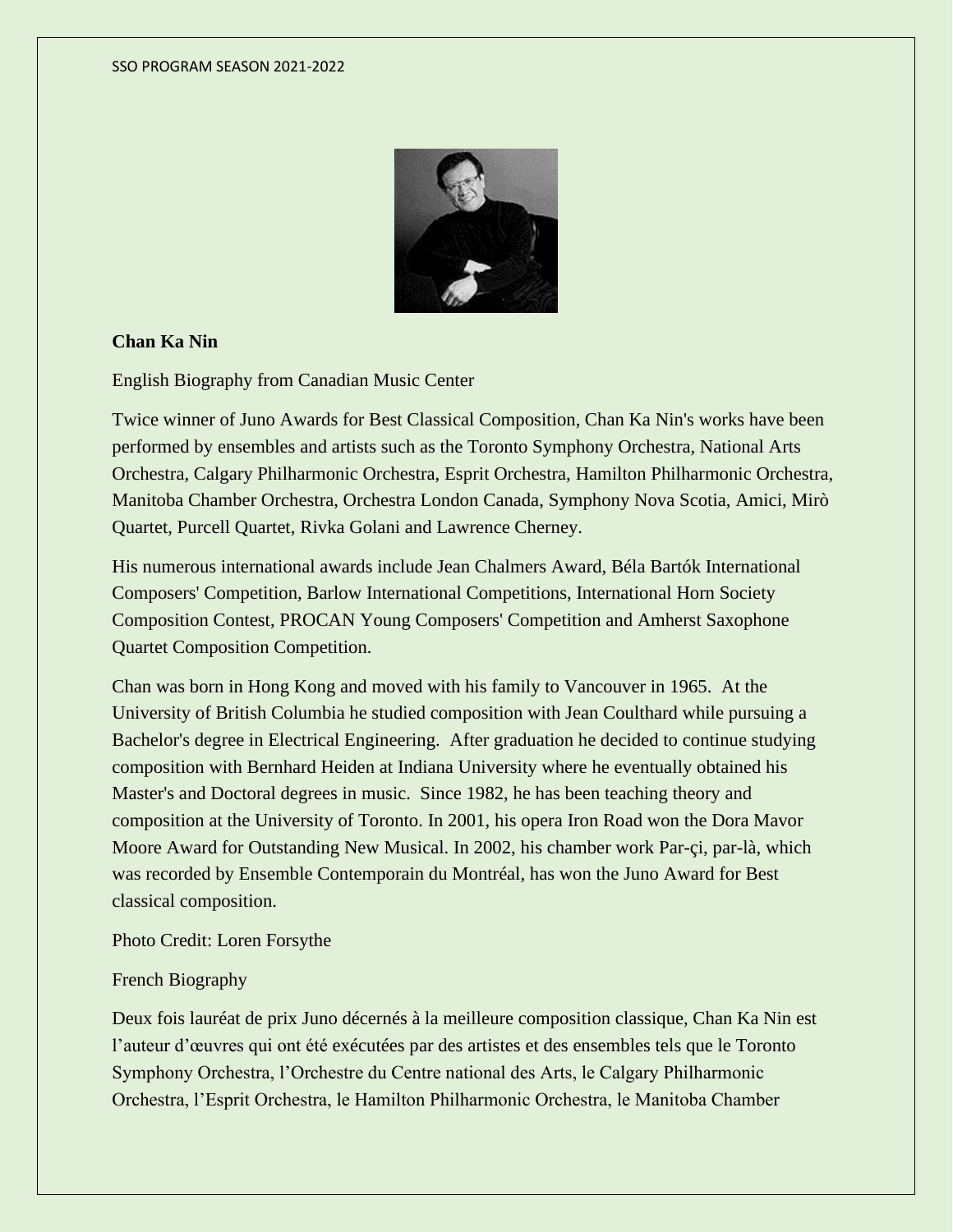Orchestra, Orchestra London Canada, Symphony Nova Scotia, Amici, le Mirò Quartet, le Purcell Quartet, Rivka Golani et Lawrence Cherney.

Parmi ses nombreux prix internationaux figurent le prix Jean Chalmers ainsi que les prix : du Concours international de compositeurs Béla Bartók, des Barlow International Competitions, de l'International Horn Society Composition Contest, du Concours de jeunes compositeurs de PROCAN et de l'Amherst Saxophone Quartet Composition Competition.

Né à Hong Kong, Chan Ka Nin s'est installé avec sa famille à Vancouver en 1965. À l'Université de la Colombie-Britannique, il a étudié la composition avec Jean Coulthard tout en terminant un baccalauréat en génie électrique. Après avoir reçu ses diplômes, il a poursuivi ses études de composition auprès de Bernhard Heiden à l'Université de l'Indiana, où il a obtenu par la suite une maîtrise et un doctorat en musique. Depuis 1982, il enseigne la théorie et la composition à l'Université de Toronto. En 2001, son opéra Iron Road a remporté le Dora Mavor Moore Award for Outstanding New Musical. En 2002, son œuvre de chambre Par-ci, par-là, gravée sur disque par l'Ensemble Contemporain de Montréal, a gagné le prix Juno de la meilleure composition classique.

### Mozart

Der Schauspieldirektor or Impressario Overture was debuted feb 7, 1786. the overture was written as part of a comic opera that made fun of the vanity of singers who during the opera argue about status and pay.

Symphony 41 (Jupiter) is a more serious work and Mozart's last work. It was perhaps composed as part of a tryptic which included his last 3 symphonies. This piece has some of the most identifiable melodies as well as one of the most dangerous fugues in the final movement.

### Salieri (1750-1825) : Variations on La Follia

It has been very popular over the ages to adapt Lully's simple dance melody and its harmonic sequence to variations. Salieri is one of many since 1672. Salieri's adaptation takes the audience on a whirlwind tour of orchestral colours.

The popular myth that Salieri and Mozart were rivals is apparently untrue and Salieri was in fact a very nice man who taught most of his students choral orchestration for free. However, Salieri did suffer a mental breakdown and, on his admission to Vienna general, he accused himself of killing Mozart. Most historians consider this an unfortunate metaphor.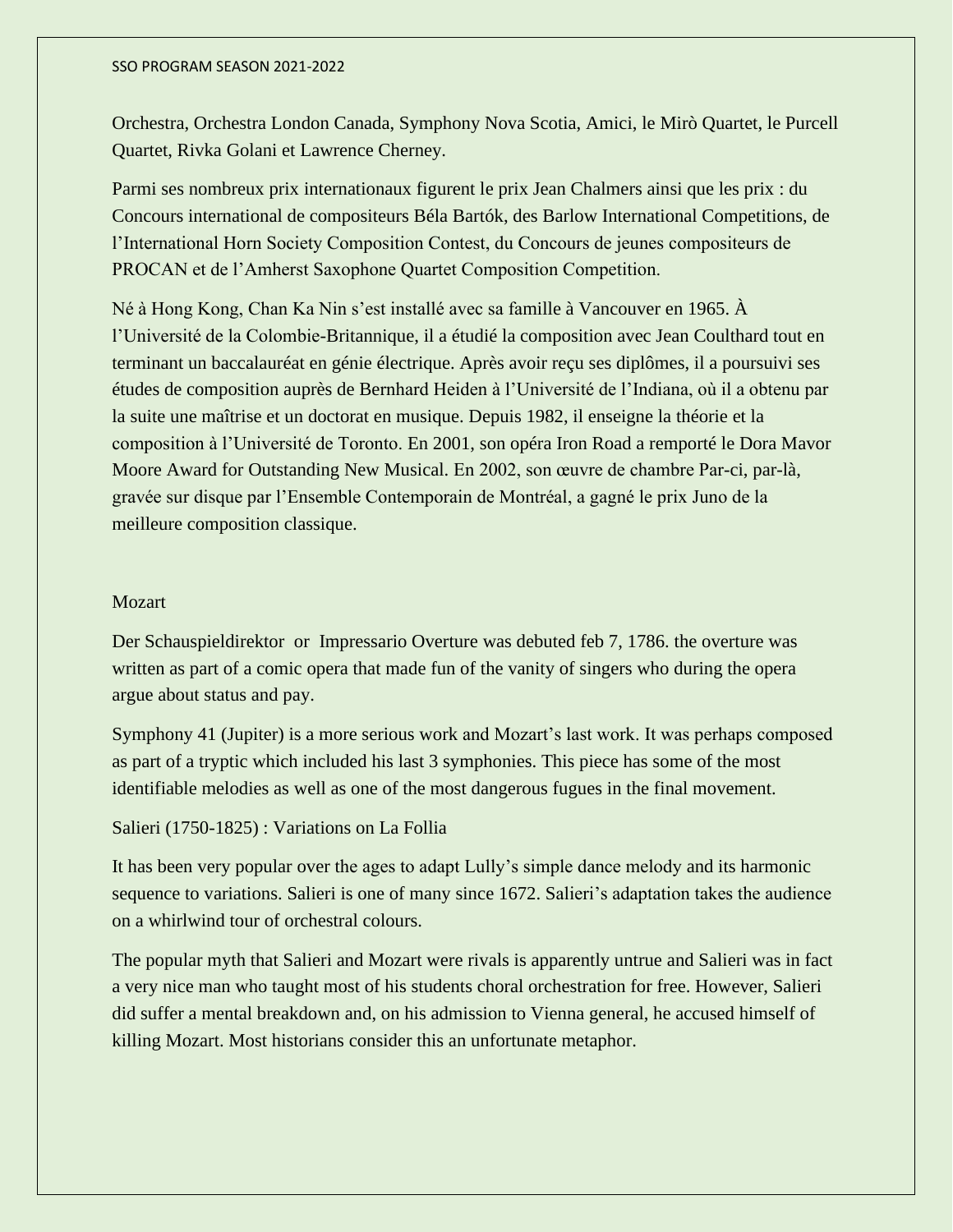

**Are You a Musician Looking for an Orchestra?**

**Contact SSO at** [\(705\) 673-1280](https://www.google.ca/search?q=sudbury+symphony&sxsrf=APq-WBtlKRgYIF0Q15Ef3ndhJx29wc6RyA%3A1650552558015&source=hp&ei=7W5hYtz9OpXrtQaouohY&iflsig=AHkkrS4AAAAAYmF8_qOQazyrz6ImE8qdKuLMoHIyD--J&oq=s&gs_lcp=Cgdnd3Mtd2l6EAEYATIECCMQJzIECCMQJzIECCMQJzIOCC4QgAQQsQMQxwEQowIyEQguEIAEELEDEIMBEMcBEKMCMg4ILhCABBCxAxDHARDRAzIOCC4QgAQQsQMQxwEQ0QMyDgguEIAEELEDEMcBEKMCMg4ILhCABBCxAxDHARCjAjILCAAQgAQQsQMQgwFQAFgAYIIZaABwAHgAgAFRiAFRkgEBMZgBAKABAQ&sclient=gws-wiz) or [info@sudburysymphony.com](mailto:info@sudburysymphony.com) or [jgrant@sudburysymphony.com](mailto:jgrant@sudburysymphony.com) (705) 919 4707

**Or reach out to someone at a concert for information**

**SSO is a Community Based Orchestra with a professional salaried core of musicians. Rehearsals and sectionals as necessary, take place in the week preceding each concert. There are many extra opportunities for ensembles coaching, and performance under an umbrella of community value.**

> **Or reach out to the SSO Conservatory <https://sudburysymphony.com/conservatory/>**

> > Phone: 705-673-1280

SUDBURY SYMPHONY<br>MUSIC CONSERVATORY

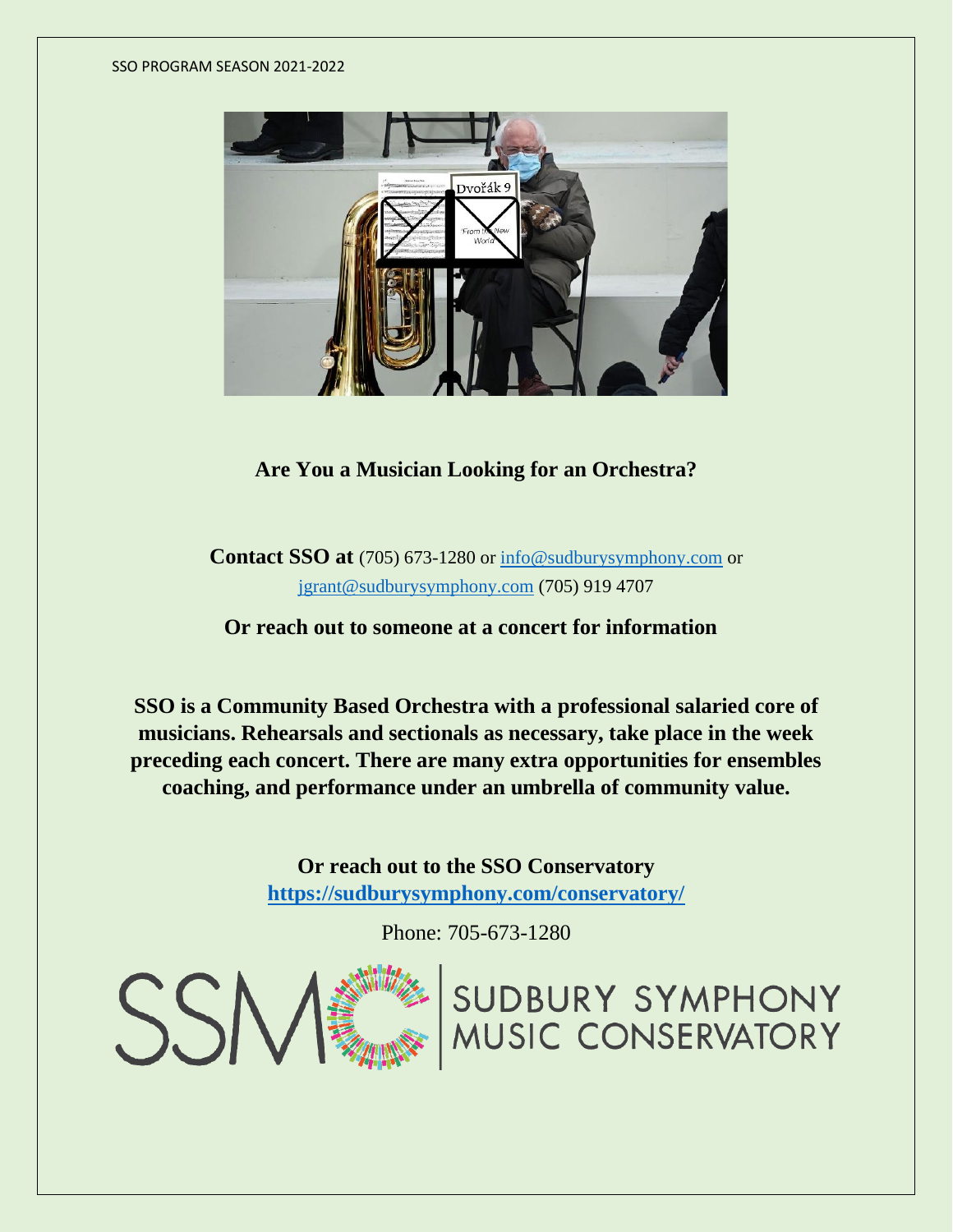

**This concert May 7 is Conducted by Maestra Mélanie Léonard**

# **B i o g r a p h y**

Mélanie Léonard, born in Montréal and raised in Salaberry-de-Valleyfield (Qc), is the Music Director of the Sudbury Symphony Orchestra and Symphony New Brunswick. Prior to her appointment in Sudbury, she held the positions of resident conductor (2009-2012) and associate conductor (2012-2013) with the Calgary Philharmonic Orchestra.

She guest conducted at the Montreal International Jazz Festival and with several Canadian Orchestras, including the Toronto Symphony Orchestra, Orchestre Métropolitain du Grand Montréal, I Musici, Edmonton Symphony Orchestra, Winnipeg Symphony Orchestra, Symphony Nova Scotia, Regina Symphony Orchestra, Saskatoon Symphony Orchestra, Thunder Bay Symphony Orchestra, Kamloops Symphony Orchestra, Stratford Symphony Orchestra, Niagara Symphony Orchestra and Orchestre Symphonique de Longueuil. Mrs. Léonard is a sought after studio recording conductor. She lead the orchestra and choir in the studio recording of the music for Aura(music byGabriel Thibaudeau et Marc Bell), a multidisciplinary show produced by Moment Factory and presented at the Montreal Notre-Dame Basilica. She recorded soundtracks for movies, multimedia projects, and more recently for Paradise City, an immersive environment in a South Korean Hotel complex.

She worked with renowned artists such as Herbie Hancock, Charles Richard-Hamelin, Isabel Bayrakdarian, Shauna Rolston and actors John Rhys Davies (Lord of the Rings), Garrett Want (Star Trek) and John de Lancie (Star Trek)

in 2014, she founded the Wild West New [Music](http://www.wildwestensemble.com/) Ensemble in Calgary, for which she was Music Director and Conductor (2014-2016). During the same year, she co-founded the Calgary New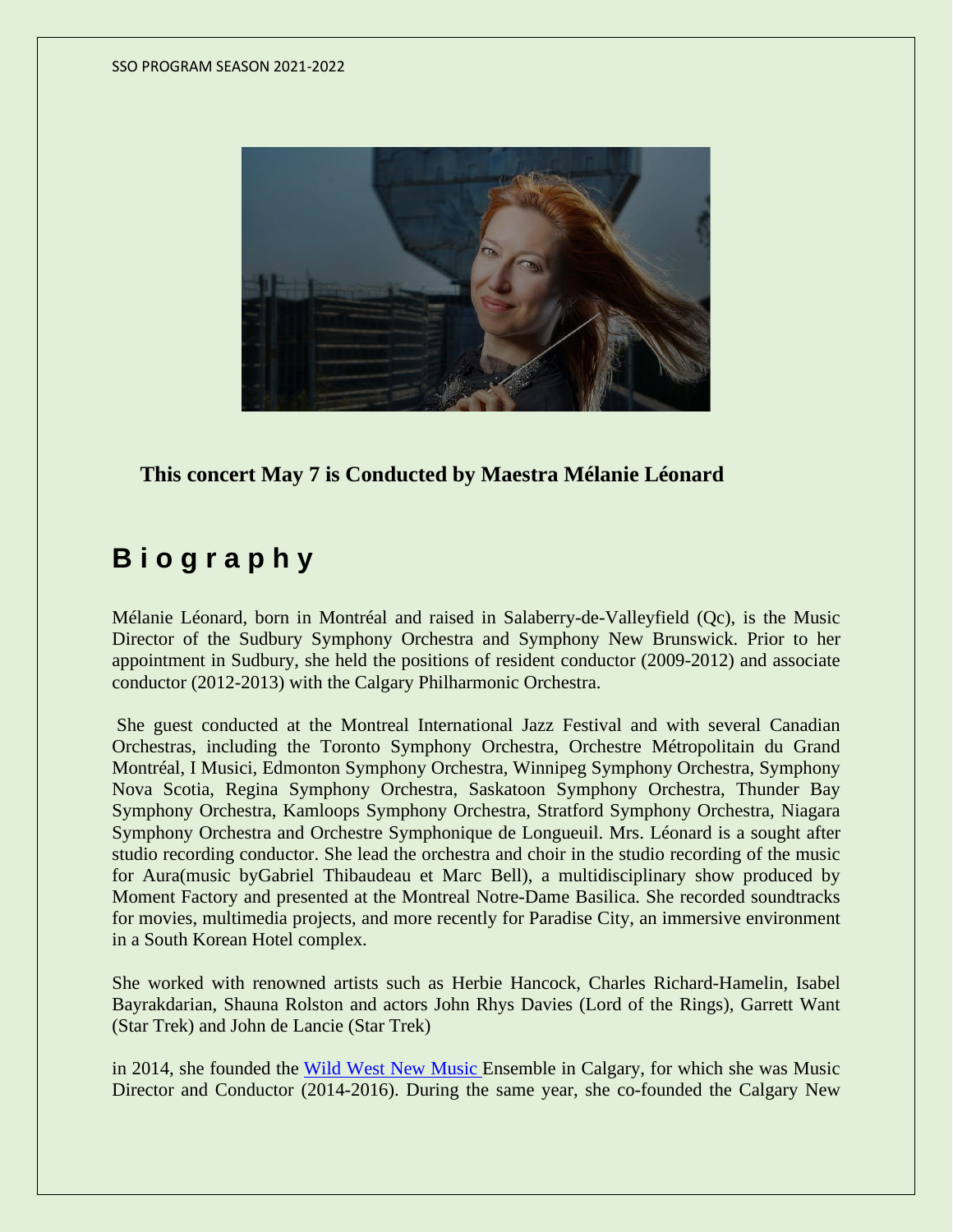Music Festival and served as its Artistic Director until 2016. She was also the music director of Vaudreuil-Soulanges choir. Maestra Léonard was music collaborator for La Croisée des Cheminson ICI Radio-Canada Première Calgary from 2013 to 2016 and in 2017, Orford Music invited her to give a conference about artistic leadership (Finding human connection in a virtually connected society). In 2018-2019, she was adjudicator for Festival et concours de musique classique de Lanaudière and Festival des harmonies et orchestres symphoniques du Québec.

In 2021-2022, she is making her debut with the Montreal Symphony Orchestra, the Victoria Symphony Orchestra and Orchestre Symphonique de Sherbrooke.

Mélanie Léonard completed her Doctorate in orchestral conducting at Université de Montréal under Maestri Paolo Bellomia and Jean-François Rivest. She holds a bachelor degree in Music Theory from the same university. She received her Masters of Music in Orchestra Conducting from the Hartt School of Music (Hartford, Connecticut), where she studied with Maestro Christopher Zimmerman. In 2012, she received the Jean-Marie Beaudet prize in orchestral conducting, awarded by the Canada Council for the Arts.

# **B i o g r a p h i e**

Née à Montréal, Mélanie Léonard a grandi à Salaberry-de-Valleyfield et réside en Montérégie. Elle est présentement directrice musicale à l'Orchestre Symphonique de Sudbury, Ontario et de Symphonie Nouveau Brunswick. Elle a été chef en résidence (2009-2012), puis chef associée (2012-2013) du Calgary Philharmonic Orchestra.

Elle a été chef invitée au Festival International de Jazz de Montréal et de plusieurs orchestres canadiens dont le Toronto Symphony Orchestra, l'Orchestre du Centre National des Arts, l'Orchestre Métropolitain du Grand Montréal, I Musici, Edmonton Symphony Orchestra, Symphony Nova Scotia, Regina Symphony Orchestra, Saskatoon Symphony Orchestra, Symphony New Brunswick, Niagara Symphony Orchestra, Thunder Bay Symphony Orchestra, Kamloops Symphony Orchestra, Stratford Symphony Orchestra, l'Orchestre Symphonique de Winnipeg et l'Orchestre Symphonique de Longueuil. Elle a dirigé l'orchestre et le choeur qui ont participé à l'enregistrement musical du spectacle Aura(musique de Gabriel Thibaudeau et Marc Bell), produit par Moment Factory et présenté à la Basilique Notre-Dame de Montréal. Madame Léonard est aussi en demande pour des projets d'enregistrement variés. Elle a enregistré des trames sonores pour des films, des projets multimédia et plus récemment, Wonderbox à Paradise City, un complexe hôtelier en Corée du Sud.

Elle a travaillé avec des artistes de renom tels que Herbie Hancock, Charles Richard-Hamelin, Isabel Bayrakdarian, Shauna Rolston et les comédiens John Rhys Davies (Seigneur des Anneaux), Garrett Wang (Star Trek) et John de Lancie (Star Trek)

En 2014, elle fonde le Wild West New Music [Ensembleà](http://www.wildwestensemble.com/) Calgary et en assume les fonctions de directrice musicale et chef d'orchestre jusqu'en 2016. Pendant la même période, elle a aussi occupé le poste de directrice artistique du Calgary New Music Festival, qu'elle a co-fondé. Elle a aussi été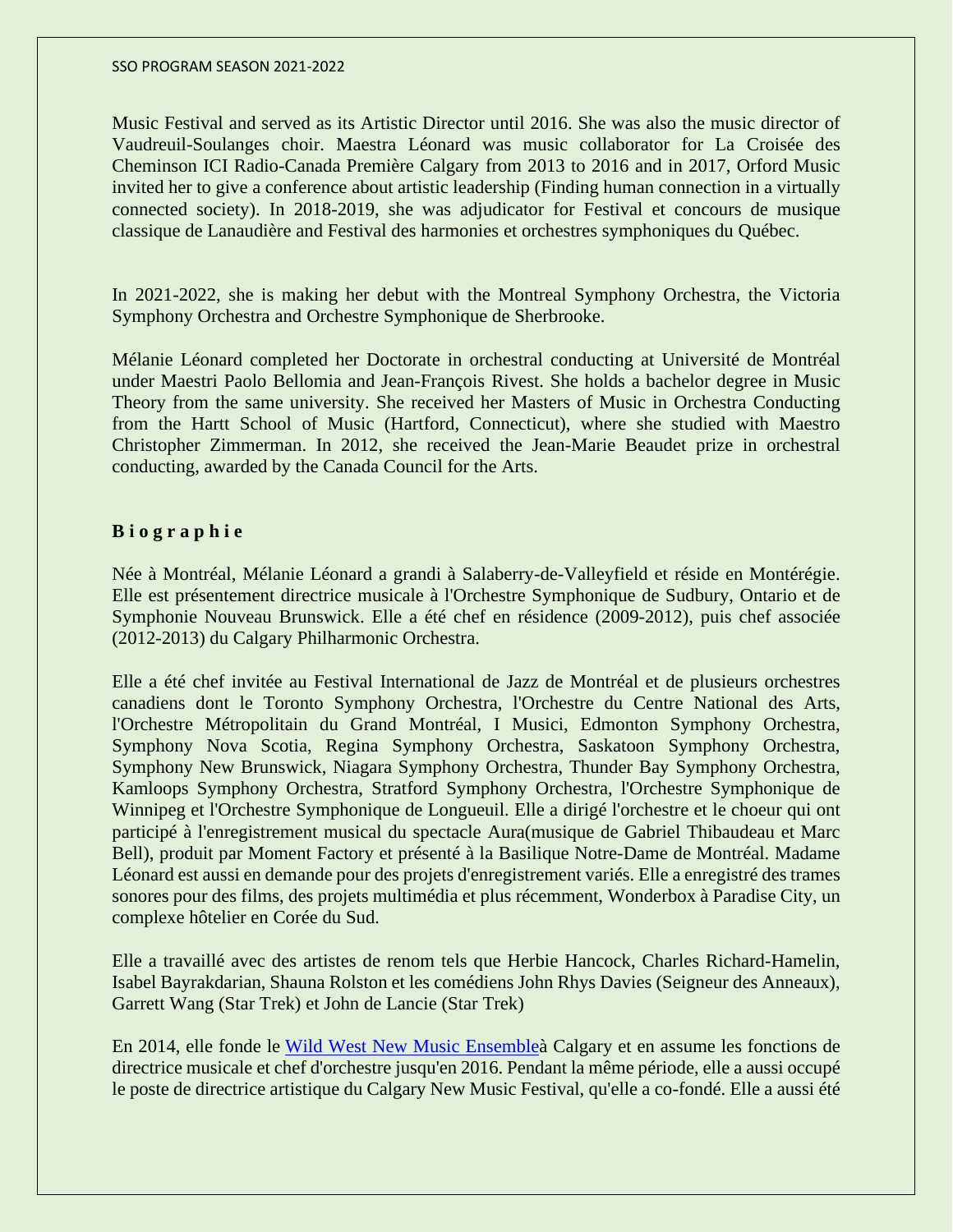directrice musicale et chef du Choeur Classique Vaudreuil-Soulanges. Maestra Léonard a été collaboratrice musicale à La Croisée des Cheminssur ICI Radio-Canada Première Calgary de 2013 à 2016. Elle a été invitée à donner une conférence sur le leadership artistique à l'ère de la société virtuelle dans le cadre du Festival Orford Musique 2017. En 2018 et 2019, elle a été juge au Festival et concours de musique classique de Lanaudière et au Festival des harmonies et orchestres symphoniques du Québec.

En 2021-2022, elle fera ses débuts à l'Orchestre Symphonique de Montréal, au Victoria Symphony Orchestra et à l'Orchestre Symphonique de Sherbrooke.

Mélanie Léonard a complété un Doctorat en Direction d'Orchestre à l'Université de Montréal sous la tutelle des Maestri Paolo Bellomia et Jean-François Rivest. Elle possède aussi un baccalauréat en Techniques d'écriture de la même université. Elle a complété sa Maîtrise en Direction d'Orchestre à la Hartt School of Music (Hartford, Connecticut) sous la tutelle de Maestro Christopher Zimmerman. En 2012, elle a reçu le Prix Jean-Marie Baudet en direction d'orchestre attribué par le Conseil des Arts du Canada.

> While in Sudbury, Ms Léonard chooses to stay at the NORTHBURY HOTEL AND CONFERENCE CENTRE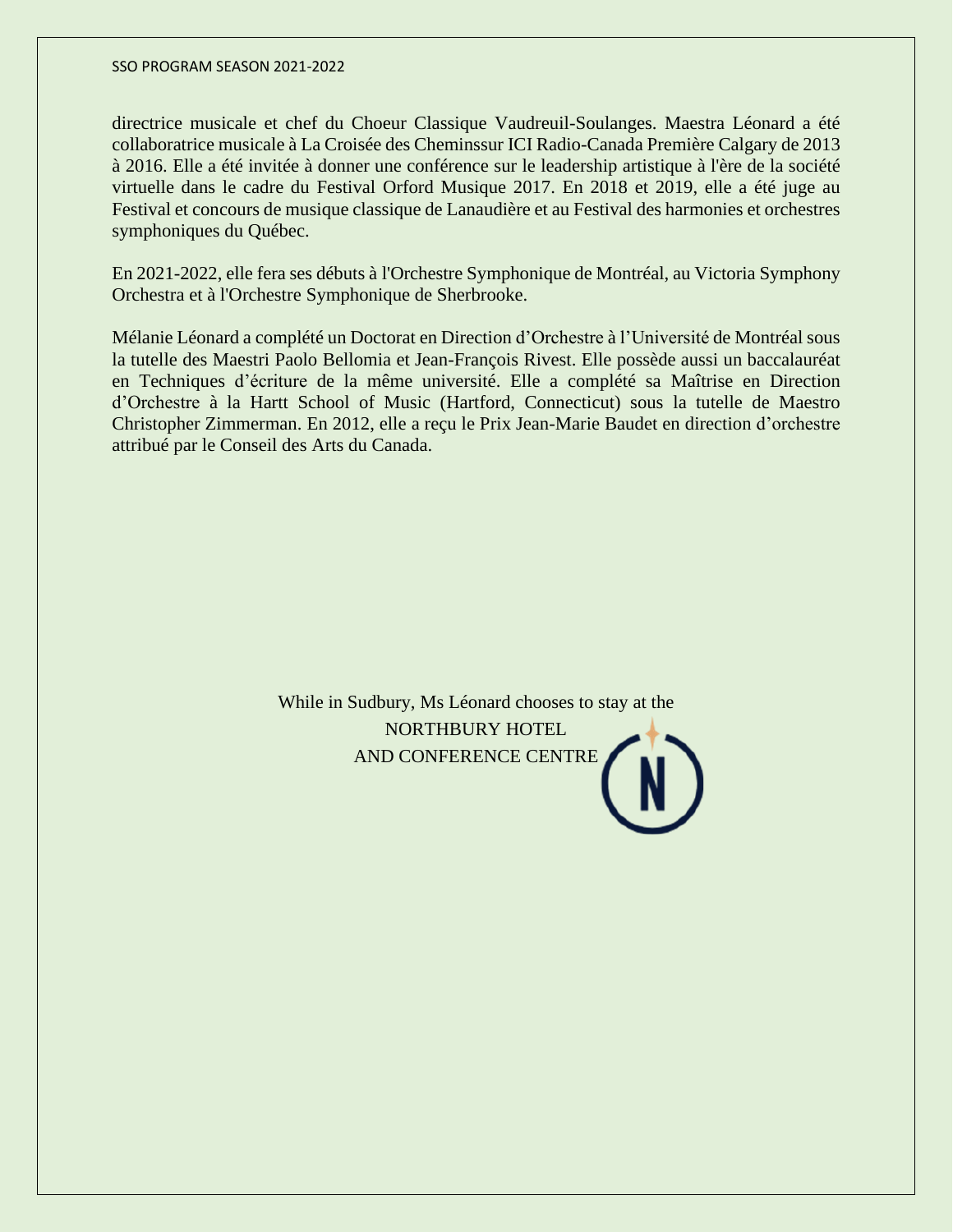# **The soloist for the May 7 Concert is Dr. Dobrochna Zubec, cello**



Polish born cellist Dr. Dobrochna Zubek has established herself as a versatile artist dedicated to a wide-ranging musical repertoire and committed to exploring boundaries between artistic disciplines in her own words: "The bridge between the arts found in interdisciplinary performances fascinates me. Through improvisation I find that I can make a strong connection and create a dynamic and integrative performance." A soloist, chamber musician, and orchestral cellist, and educator whose evolving and multi-faceted career has taken her to a number of cities in Europe, Asia and North America. Over the years she has collaborated with variety of artists such as Peter Gabriel, José Carreras, Shauna Rolston and Gioconda Barbuto.

Zubek has held an orchestra position with the Orquesta

Sinfonica del Estado de Mexico (2009-2012) and on festival stages she has participated as a soloist at Geneé International Ballet Competition, (2019) Banff Center for Arts and Creativity (2019) and Ottawa Chamberfest (2016) to mention the most recent. She has given a series of masterclasses in Poland, Canada, USA, and in China. Some of them as a part of the University of Toronto's Faculty of New Music Festival held in Chinese Universities in Guiyang, Chengdu, and Hong Kong.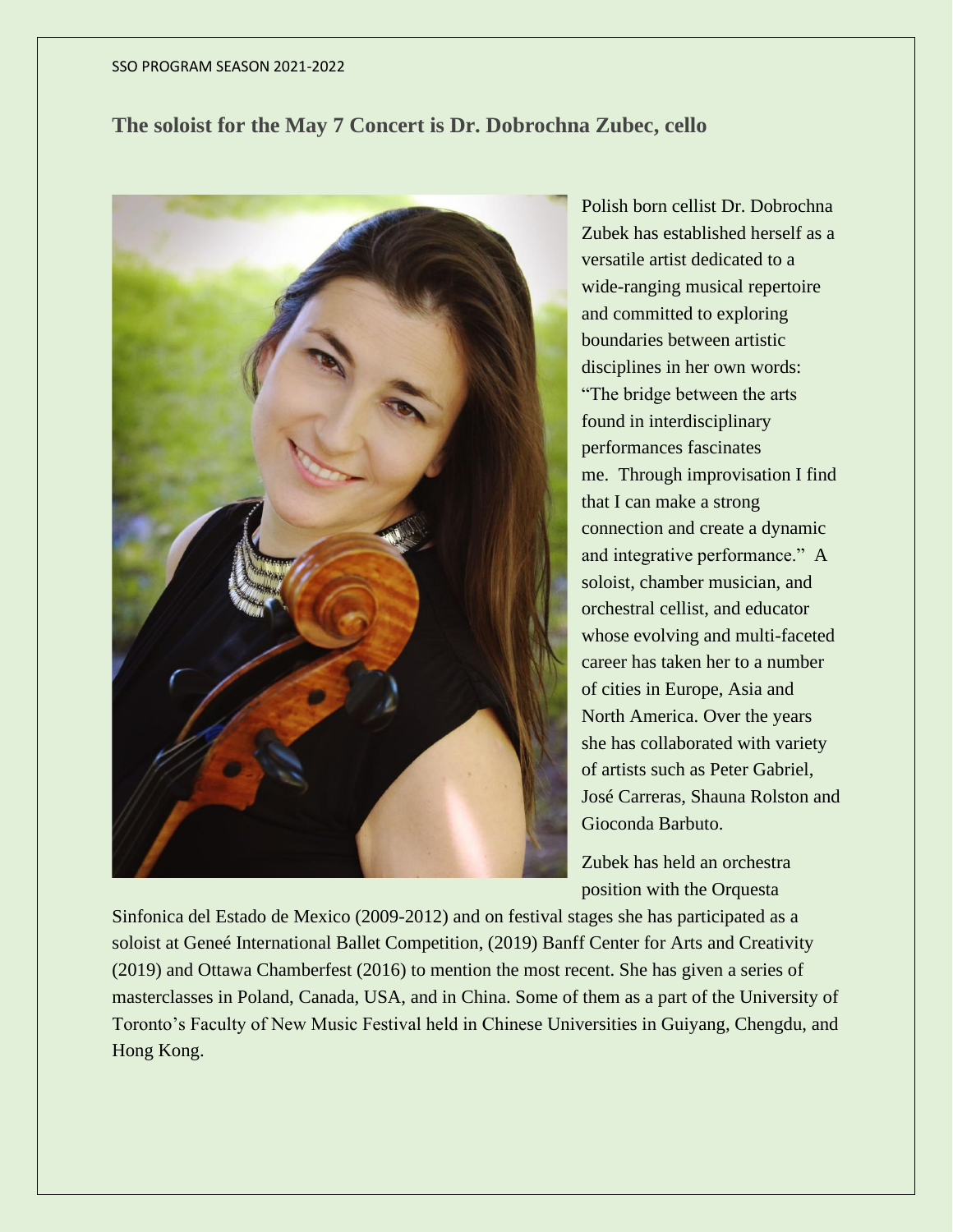Zubek made her New York debut at La MAMA experimental theatre, an off Broadway, with an all female production of This is Why We Live for cello and two actors where she was described as virtuoso cellist and her playing as soulful and wonderful. As a member of Thin Edge New Music Collective, she has made a mark as a vibrant artist premiering new works in the Canadian new music scene. In a recent performance of the premier of The Pomegranate, a chamber opera written by cellist Kye Marshall, where Zubek was featured as a solo cellist.

As a recording artist, Zubek's repertoire includes Mexico-Voyage followed by the Juno nominated CD recording of Hymns of Heavens and Earth composed by Peter-Anthony Togni. Recent commissions and dedications include works by Lucia Álvarez, Norbert Palej, Andrzej Zubek, Parisa Sabet and Gregory Newsome.

Zubek's awards include, among others, first place in the Peggy Friedman Gordon Music Competition, (2002), the Sidney Liebermann Competition, (2004) and the 2007 Alexandria Symphony Orchestra Competition in the United States.

Zubek was offered a full scholarship to pursue her cello performance studies at Baltimore's Towson University, obtaining her B.A. and M.A. with Professor Cecylia Barczyk. This was followed by her studies with Professor Barbara Marcinkowska at the Conservatoire de Versailles in France where she received the Prix de Perfectionnement. In 2016, Zubek completed her Doctor of Musical Arts in Cello Performance at the University of Toronto, studying with Professor Shauna Rolston. Her doctoral thesis is one of the first researched and documented works on contemporary Mexican music for solo cello. From 2012 she was a teaching assistant for Professor Shauna Rolston, (recipient of the Yo-Yo Ma fellowship) and a sessional instructor of cello until 2017.

<https://www.dobrochnazubek.com/>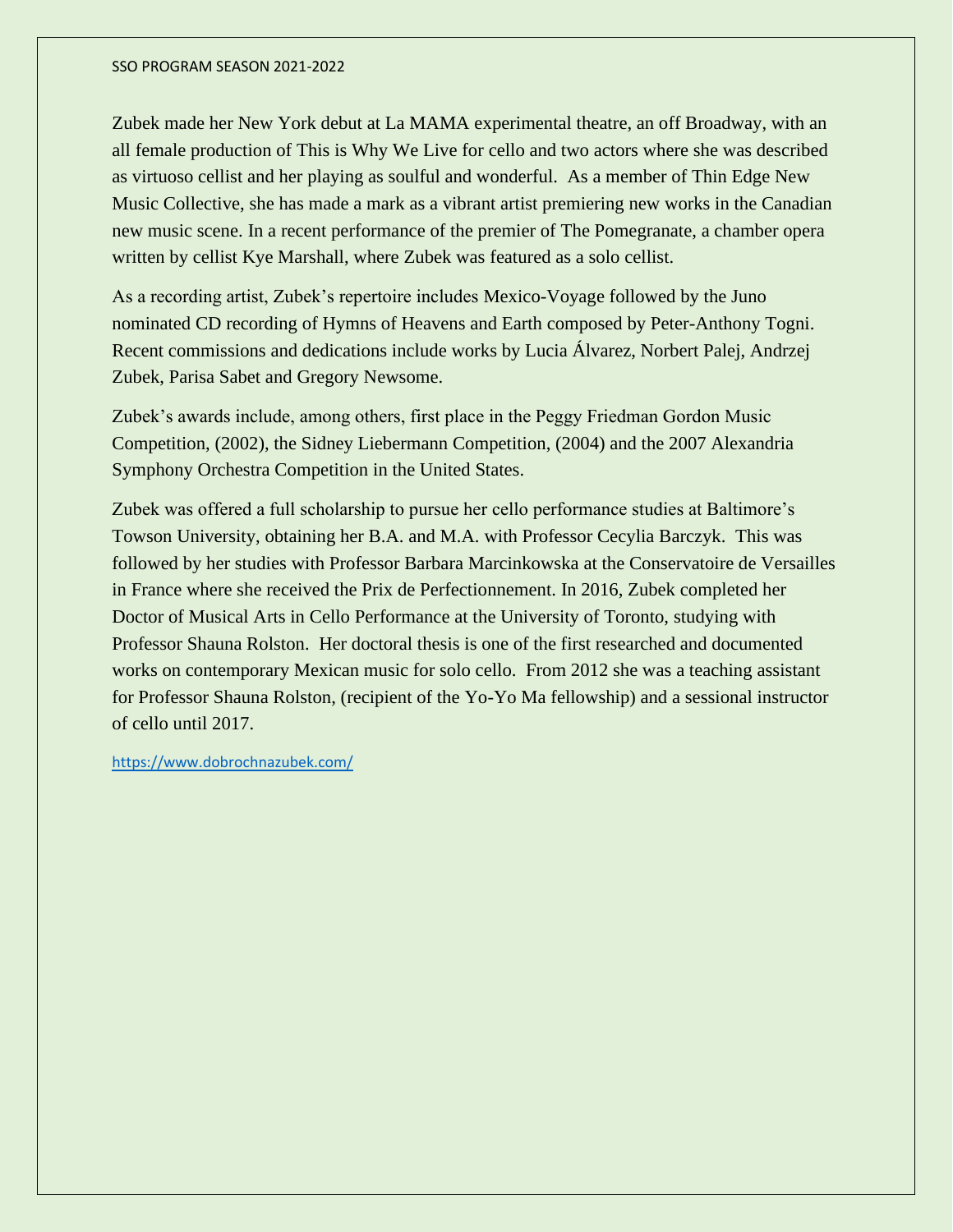# **Members of the Orchestra for May 7, 2022**

# **Concertmaster:** Beth Gould

# **1st violins:**

Calvin Cheng Cristina Masotti Sebastian Sallans Martha Kashap Philip Kashap

# **2nd violins:**

Melissa Schaak Leslie Townsend Matthew Mifflin Anne-Marie Perron-Jutras Susan Urquhart Kathryn Martin

**violas:** Geoff McCausland Sarah DeNiverville Aaron Barry Athena Wallis

### **cellos:**

Dobrochna Zubek Dave Macdonald Dick van Raadshooven Ralf Meyer Tommi Leinala Danielle Braney

**basses:** Brittany Goldsborough Arianna Verbree

**oboes:** Joey Salvalaggio Christine Bouffard

**flutes:** Karly Schofield Danielle Conti

**clarinets:** Allan Walsh Mary-Ann Dandridge

**bassoons:** Graham Martin Iraj Tamadon-Nejad

**trumpets:** Jodi Bourcier Tracy Mark

**french horns:** Jim Boland Diane Chapman Hodgins

**trombones:** Charlotte Leonard Blair McNally

**tuba:** Michael Guillemette

**piano:** YooYoung Park

**timpani/percussion:** Jack Broumpton Sally Lesk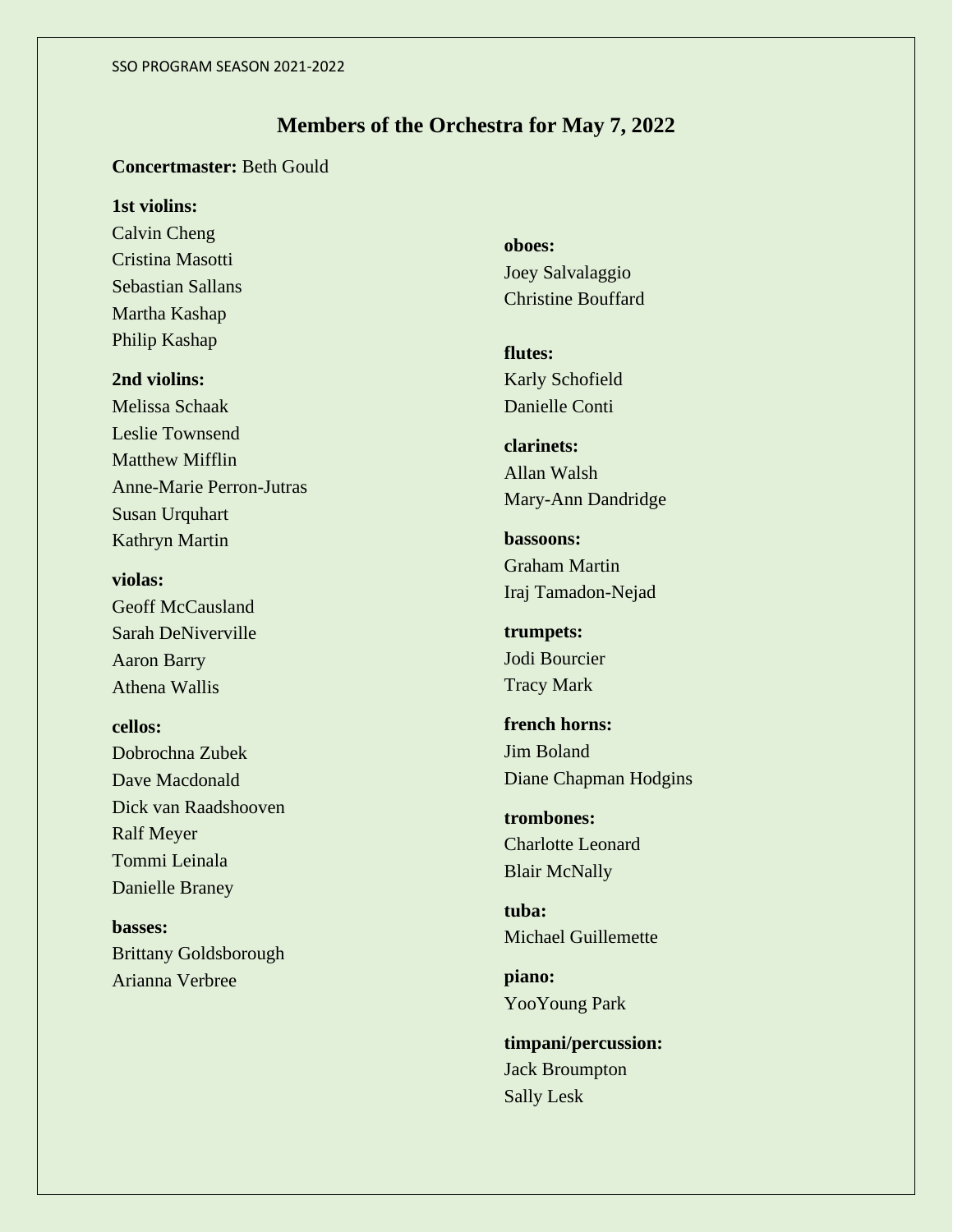# **SSO Plans for 2022-2023**

Coming out of the pandemic silence into a new full season is a huge undertaking for SSO. Due to the reduction in music performance at the colleges and universities, we may lose some of the faithful members of our orchestra that also worked as professors at these institutions.

We are hoping to grow the SSO conservatory to become a cultural Hub in downtown Sudbury and that this will afford more employment for more fantastic musicians as well as more music education for your families.

In the meantime, the orchestra goes on. We have entered an artistic director search to replace Mélanie Léonard, who had moved on and Eastward. For the upcoming season, we have engaged several conductors to direct the concerts that we are sure will delight the audiences. Although details are still in flux due to basic financial concerns, you can find details, as they stand at the moment on the SSO webpage.

The theme of next season is the link between dance and music. Classical composers have used the basic dance forms to create original compositions both complex and simple. SSO wants to get you up and moving about with a tune in your heart. The Season is titled Fired Up because that is what we are and what we hope our audiences will be.

SSO will be embarking on a major fundraising effort starting now to get the music out of the box and onto the stage for you, for your communities, and for your schools. SSO wants to reach out further into the communities in and surrounding Greater Sudbury with more music, more stories and more inspiration! Please help us in any way that you can to get live classical music back into the community. Come to a concert. Ask for a school concert for your school. Invite SSO into your local community. Classical music is an important part of the community culture and your health.

If you want to volunteer with SSO phone 705 673 1280

If you want to donate to SSO <https://sudburysymphony.com/support/donate/onlineform/>

Or [https://www.canadahelps.org/en/charities/sudbury-symphony-orchestra-association](https://www.canadahelps.org/en/charities/sudbury-symphony-orchestra-association-incorporated/)[incorporated/](https://www.canadahelps.org/en/charities/sudbury-symphony-orchestra-association-incorporated/)

If your business wants to sponsor SSO in any way or if you want more information Call us at 705 673 1280

Would you consider billeting a musician "coming from away" to perform with SSO at a concert?

Call us at 705 673 1280